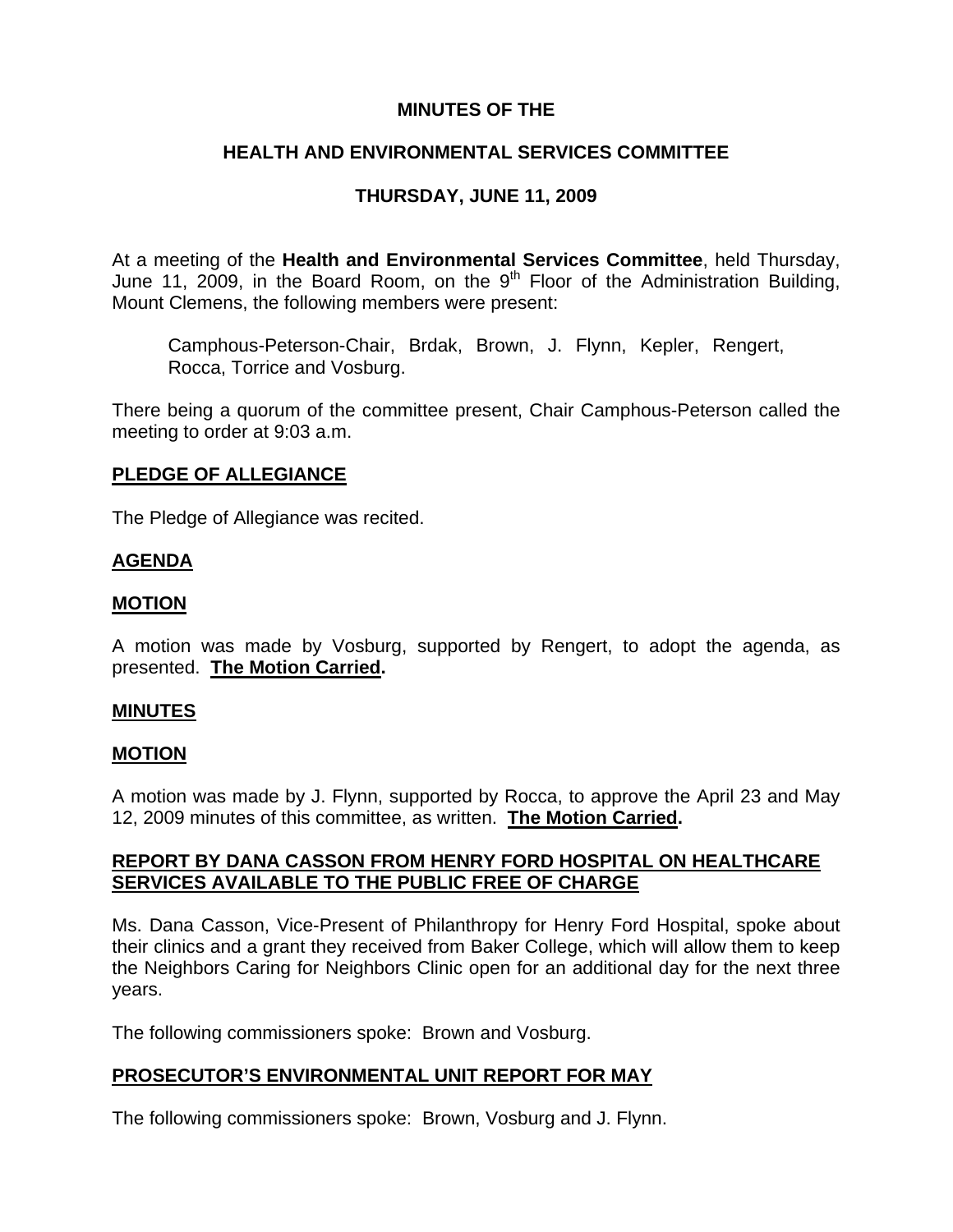## **MOTION**

A motion was made by Vosburg, supported by Rocca, to receive and file the status report on the Prosecutor's Environmental Unit for May, 2009, as submitted by Luanne Laemmerman. **The Motion Carried.** 

### **REPORT FROM WATER QUALITY BOARD**

#### **MOTION**

A motion was made by Vosburg, supported by J. Flynn, to receive and file a report of the Macomb County Water Quality Board outlining their May 12<sup>th</sup> meeting. **The Motion Carried.** 

#### **S.W.I.M. TEAM REPORT FOR APRIL**

#### **MOTION**

A motion was made by Kepler, supported by Rocca, to receive and file the S.W.I.M. Team Report for April, 2009. **The Motion Carried.** 

## **INFORMATION FROM HEALTH DEPT. RE: EFFORTS TO FIND PERMANENT GOVERNANCE STRUCTURE AND FUNDING MECHANISM FOR DRINKING WATER PROTECTION NETWORK**

Mr. Steve Gold, Deputy Director, provided an update.

The following commissioners spoke: Brown, Rengert and J. Flynn.

#### **MOTION**

A motion was made by Vosburg, supported by Kepler, to receive and file the update provided by Steve Gold, Deputy Director of the Health Department. **The Motion Carried.** 

## **RECOMMENDATION FROM HEALTH DEPT. TO DISCONTINUE COORDINATION OF CHILDREN'S HEALTH FAIR**

#### **COMMITTEE RECOMMENDATION – MOTION**

A MOTION WAS MADE BY BROWN, SUPPORTED BY VOSBURG, TO RECOMMEND THAT THE BOARD OF COMMISSIONERS CONCUR WITH THE RECOMMENDATION OF THE MACOMB COUNTY HEALTH DEPARTMENT TO DISCONTINUE COORDINATING THE CHILDREN'S HEALTH FAIR.

The following commissioner spoke: J. Flynn.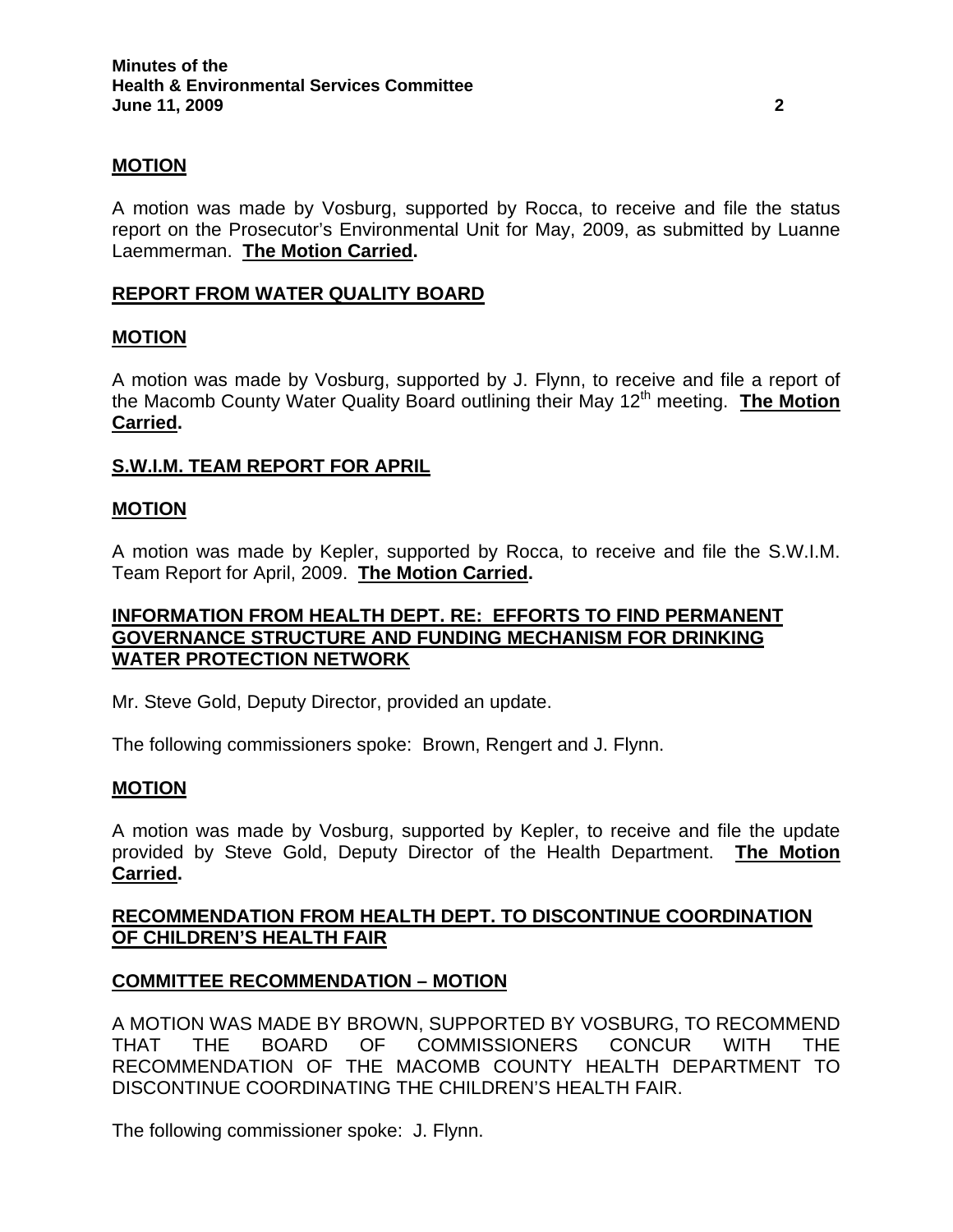Chair Camphous-Peterson called for a vote on the motion and **THE MOTION CARRIED.** 

# **AUTHORIZE HEALTH DEPARTMENT TO CONTINUE EFFORTS TO RECONFIGURE MOUNT CLEMENS AUDITORIUM INTO HEALTH DEPARTMENT EMERGENCY COORDINATION CENTER**

## **COMMITTEE RECOMMENDATION – MOTION**

A MOTION WAS MADE BY BROWN, SUPPORTED BY J. FLYNN, TO RECOMMEND THAT THE BOARD OF COMMISSIONERS AUTHORIZE THE HEALTH DEPARTMENT TO CONTINUE ITS ONGOING EFFORTS TO PREPARE THE AUDITORIUM IN THE MOUNT CLEMENS OFFICE FOR RECONFIGURATION INTO A HEALTH DEPARTMENT EMERGENCY COORDINATION CENTER (ECC) WHEN NECESSARY.

The following commissioners spoke: J. Flynn and Vosburg.

Chair Camphous-Peterson read a letter from the Macomb County Association of School Administrators thanking the Health Department for their guidance in the swine flu issue.

Chair Camphous-Peterson called for a vote on the motion and **THE MOTION CARRIED.** 

#### **ADOPTION OF RESOLUTIONS**

#### **COMMITTEE RECOMMENDATION – MOTION**

A MOTION WAS MADE BY RENGERT, SUPPORTED BY ROCCA, TO RECOMMEND THAT THE BOARD OF COMMISSIONERS ADOPT THE FOLLOWING RESOLUTIONS:

HONORING DEL BECKER FOR HER MANY YEARS SERVING ON THE COMMUNITY MENTAL HEALTH BOARD **(OFFERED BY GIELEGHEM)**;

HONORING GERALD DeMAIRE FOR HIS MANY YEARS SERVING ON THE WATER QUALITY BOARD **(OFFERED BY ROCCA)**;

HONORING TOM MORLEY FOR HIS MANY YEARS SERVING ON THE WATER QUALITY BOARD **(OFFERED BY CAMPHOUS-PETERSON)** AND

HONORING ROY SCHWARK FOR HIS MANY YEARS SERVING ON THE WATER QUALITY BOARD **(OFFERED BY RENGERT)**.

The following commissioners spoke: J. Flynn and Vosburg.